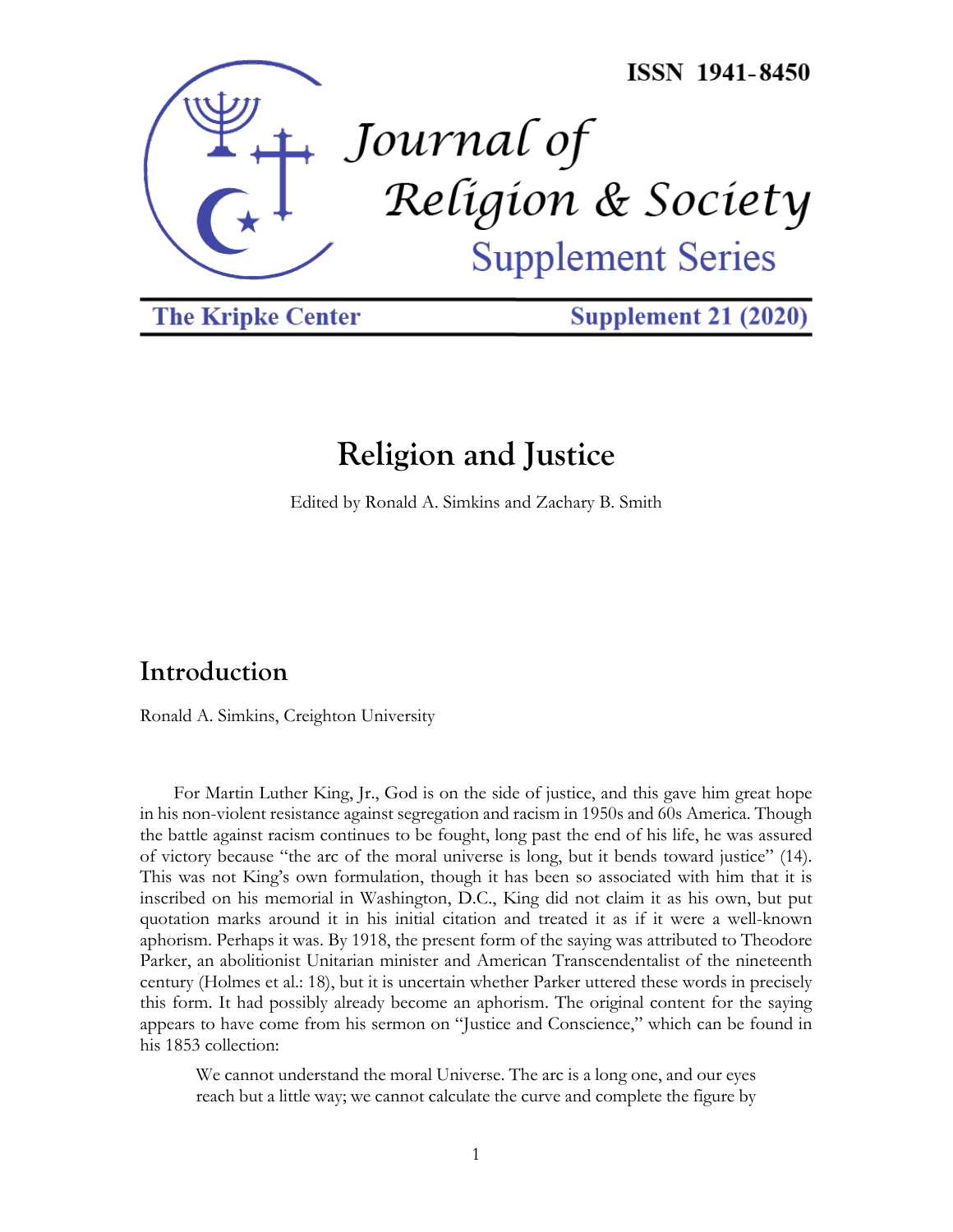the experience of sight; but we can divine it by conscience, and we surely know that it bends toward justice. Justice will not fail, though wickedness appears strong, and has on its side the armies and thrones of power, the riches and the glory of the world, and though poor men crouch down in despair. Justice will not fail and perish out from the world of men, nor will what is really wrong and contrary to God's real law of justice continually endure (84-85).

As with King, Parker sees God on the side of justice, which may be contrary to the powers and riches of the present world. Justice belongs to God, and thus is certain, though it requires for both Parker and King, labor on behalf of justice – for Parker, in the work of abolition; for King, in his resistance against racism (Smith).

In recent history, Barack Obama popularized the quote, attributing it to King, and even had it woven into a rug in the Oval Office. Not everyone agreed with the aphorism or with Obama's use of it. Justice has become relativized. For some, King's *theological* use of the saying – that justice will win out because of God – belies Obama's *political* use of the saying – that his progressive stance on political or social issues is what is just. Some rejected the historical determinism of the aphorism, especially when used in political contexts, while others simply challenge what is considered justice. Witness how the reference to "social justice" is maligned especially in conservative circles as nothing but a pretext for liberal or progressive values (see Novak and Adams). The debate, however, is not simply between religious and political uses of justice. Conservative radio commentator Glenn Beck characterized social justice as a "perversion of the gospel." He previously warned his audience:

I beg you, look for the words "social justice" or "economic justice" on your church Web site. If you find it, run as fast as you can. Social justice and economic justice, they are code words. Now, am I advising people to leave their church? Yes! (transcribed in Beiler).

Justice itself has lost much of its content when it can be dismissed as contrary to the religious faith on which it is purportedly based. This is to the detriment of all.

Justice is integral to religion, in both belief and practice. In Judaism, Christianity, and Islam, justice is an attribute of God – the same God worshipped in all three traditions – and so justice can be a basis for dialogue between the religious traditions. This link between God and justice is why King, and Parker before him, could express such confidence in justice's ultimate triumph. But today, justice is contested, even within religious traditions. When people within a single religious tradition disagree over justice, are they then also expressing their disagreement over conceptions of God? Or does God even come into the understanding? Does a religious tradition entail a particular understanding of justice? Or the corollary, does justice in the public square require a particular political form? In any case, it seems that political sensibilities have become the arbiter of what constitutes justice, and religion is often left out of the equation. The essays included in this volume on religion and justice<sup>1</sup> will address these and other questions, exploring the many facets of justice, its relationship to religion, and its consequences for political, social, and even religious issues.

<sup>1</sup> Originating in the Kripke Center's annual symposium, held February 14-15, 2019, at Creighton University.